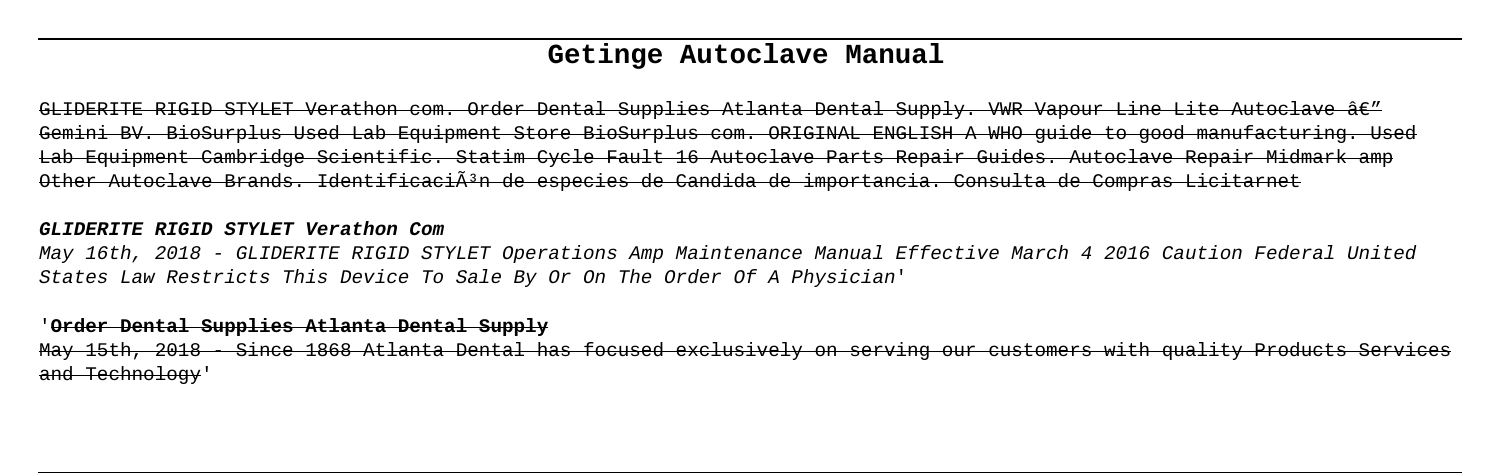#### '*VWR Vapour Line Lite Autoclave â€" Gemini BV*

May 13th, 2018 - VWR Vapour Line Lite Autoclaaf Steriliseren Sterilisatie Autoclaveren Autoclave Sterilization Stérilisation Autoklav Sterilisation Autoklaven Bouwjaar 2014 Serienr B20 31607'

## '**BIOSURPLUS USED LAB EQUIPMENT STORE BIOSURPLUS COM**

MAY 13TH, 2018 - BIOSURPLUS IS A LEADING PROVIDER OF USED LAB EQUIPMENT TO THE LIFE SCIENCES COMMUNITY BROWSE OUR CATALOG OF HIGH QUALITY USED LAB EQUIPMENT TODAY'

## '**ORIGINAL ENGLISH A WHO guide to good manufacturing**

May 4th, 2018 - ii The Department of Immunization Vaccines and Biologicals thanks the donors whose unspecified financial support has made the production of this document possible'

#### '**Used Lab Equipment Cambridge Scientific**

May 13th, 2018 - Welcome To Cambridge Scientific Products We are a service company specializing in the sale of refurbished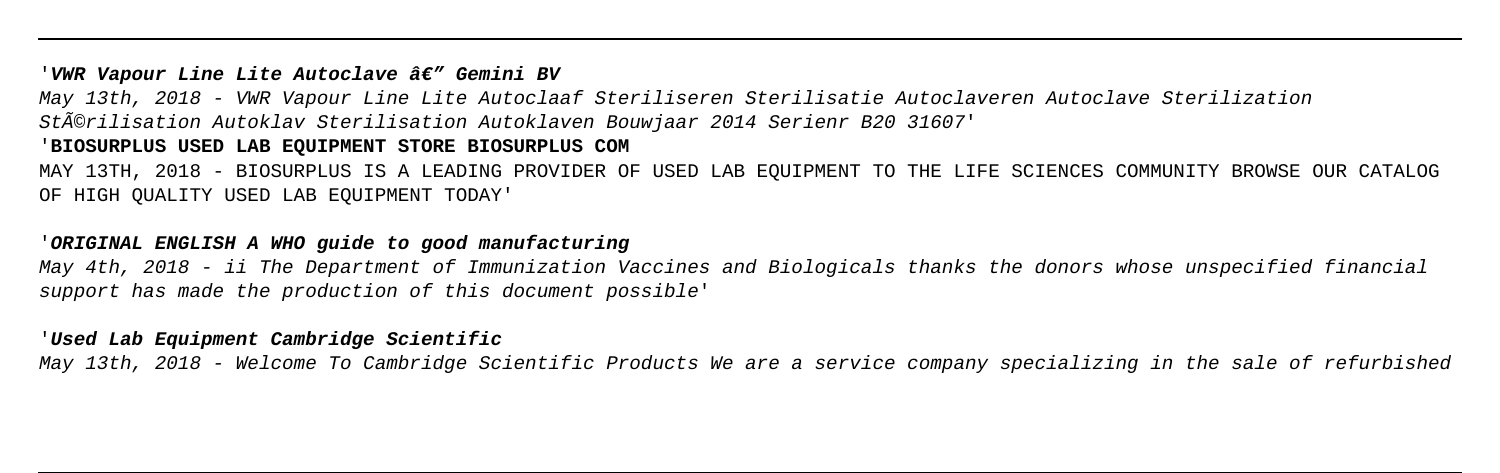analytical chemistry biological and pharmaceutical and environmental laboratory as well as medical equipment'

#### '**Statim Cycle Fault 16 Autoclave Parts Repair Guides**

May 13th, 2018 - Statim Cycle Fault 16 Statim 2000 Error Code Cycle Fault 16 What It Means And How To Fix It Cycle Fault 16 Being Displayed On Your Statim Indicates The Steam Generator Boiler Temperature Went Above 171°C During The Heat Up Phase Of A Cycle''**autoclave repair midmark amp other autoclave brands may 12th, 2018 - autoclave repair free technical support whether its a midmark m11 tuttnauer pelton crane statim tuttnauer or other autoclave brands allclaveparts com has everything you need to repair your own autoclaves**'

# 'IDENTIFICACIÃ<sup>3</sup>N DE ESPECIES DE CANDIDA DE IMPORTANCIA

MAY 15TH, 2018 - IDENTIFICACIÃ<sup>3</sup>N DE ESPECIES DE CANDIDA DE IMPORTANCIA CLÃNICA CON UN MéTODO AUXONOGRAMA MODIFICADO IDENTIFICATION OF CANDIDA SPECIES OF CLINICAL IMPORTANCE BY MEANS OF A MODIFIED AUXONOGRAPHIC METHOD'

### '**CONSULTA DE COMPRAS LICITARNET**

MAY 14TH, 2018 - 10 00 PRUEBAS BIOQUIMICAS AUTOMATIZADAS EN SANGRE ORINA LIQUIDO CEFALORRAQUIDEO Y OTROS FLUIDOS BIOLOGICOS 5101 2017 011 PúBLICA''